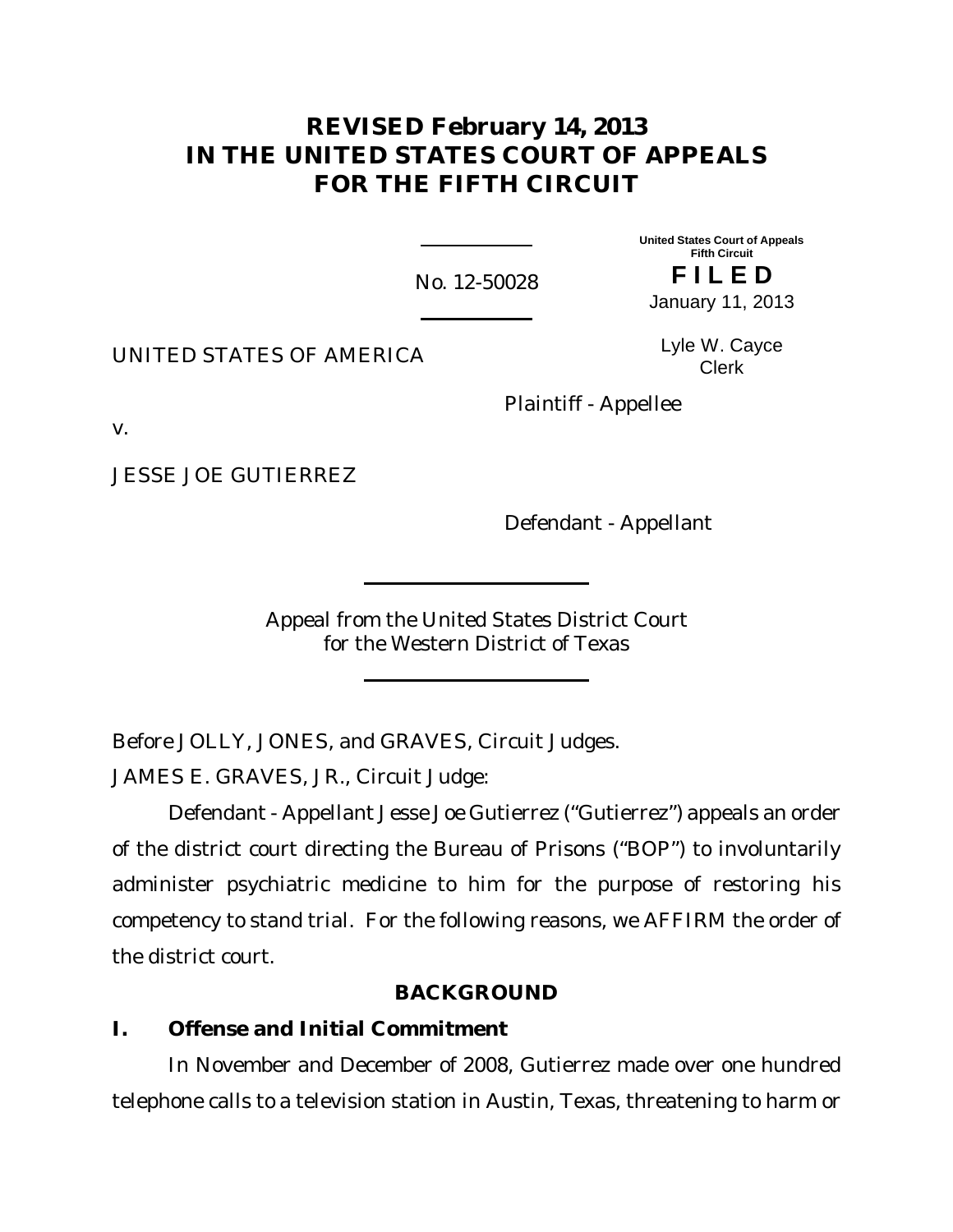kill former President George W. Bush, Texas Governor Rick Perry, and both of their wives. This prompted an investigation by the Secret Service and a visit to Gutierrez by a Secret Service Agent, Nguyen Vu. On August 27, 2009, Gutierrez called Agent Vu and left a message on his voice mail. Gutierrez claimed to be delivering a message from God, and threatened to kill President Obama, former Presidents George W. Bush and George H.W. Bush, Agent Vu, and "all lawyers."

Gutierrez was arrested and charged with threatening to kill the President, a former President, and a federal law enforcement officer. On the government's motion, the district court ordered that Gutierrez be given a mental examination to determine his competency to stand trial as well as his sanity at the time of the alleged offenses. Dr. Dwyer, a BOP forensic psychologist, diagnosed paranoid schizophrenia and opined that Gutierrez could not understand the nature and consequences of the proceedings against him or assist in his defense. Dr. Dwyer offered no opinion as to Gutierrez's sanity at the time of his alleged offenses. Based on Dr. Dwyer's report, the district court found that Gutierrez was incompetent to stand trial and committed him to the BOP to be hospitalized for treatment and determination of whether he was likely to regain competency in the foreseeable future.

#### **II. Forensic Evaluation and First Administrative Hearing**

In July 2010, Dr. Pyant, a BOP psychologist, and Dr. Williamson, a BOP psychiatrist, completed a forensic evaluation of Gutierrez. In the evaluation, Dr. Pyant and Dr. Williamson diagnosed Gutierrez with Schizophrenia, Undifferentiated Type. Dr. Pyant and Dr. Williamson found a substantial probability that Gutierrez's competency could be restored by treatment with psychiatric medicine, but opined that he was unlikely to regain competency without such medicine. Dr. Pyant and Dr. Williamson also stated that administration of psychiatric medicine would be "medically appropriate" and described a proposed course of treatment. However, Dr. Pyant and Dr.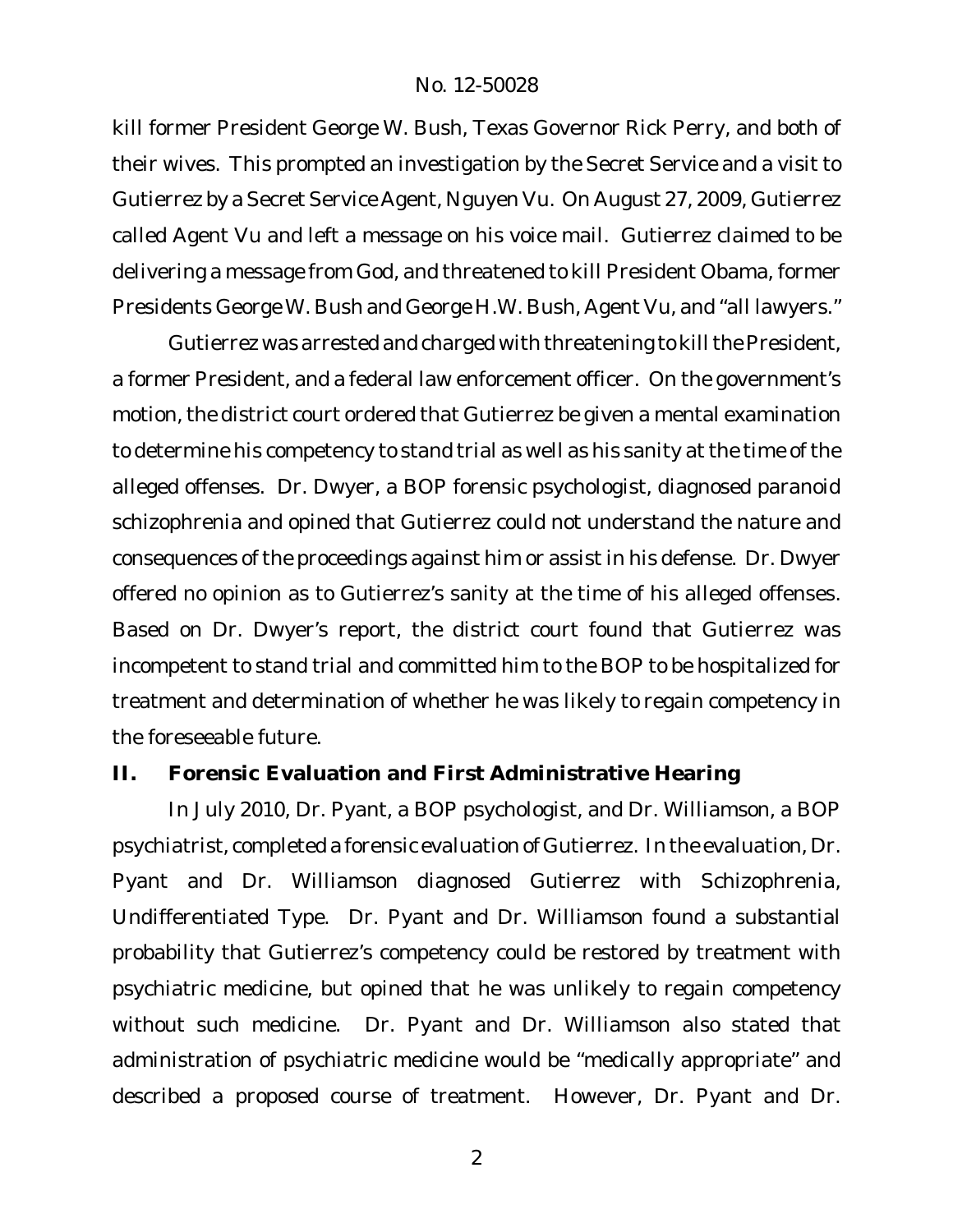Williamson noted that Gutierrez refused to take any medicine because he did not believe that he was mentally ill.

On July 21, 2010, the BOP held a hearing to determine whether Gutierrez could be involuntarily medicated on the grounds that he was gravely disabled or a danger to himself or others at the institution. The hearing officer, Dr. Newman, determined that involuntary medication was not justified on these grounds. Nonetheless, Dr. Pyant and Dr. Williamson "highly recommended" that Gutierrez be involuntarily medicated in order to restore his competency.

**III. First** *Sell* **Hearing in the District Court**

On December 17, 2010, the government moved for a hearing pursuant to *Sell v. United States*, 539 U.S. 166 (2003), to determine whether Gutierrez could be involuntarily medicated to restore his competency to stand trial. On February 3, 2011, after conducting a hearing, the district court issued an opinion analyzing the four factors set forth in *Sell* and ordering that Gutierrez be involuntarily medicated for this purpose. *See United States v. Gutierrez*, No. 1:09-CR-453, 2011 WL 386784 (S.D. Tex. Feb. 3, 2011). Gutierrez's counsel appealed this order, arguing that before the district court could order involuntary psychiatric medication for the purpose of restoring competency to stand trial, the BOP must hold a hearing in which a neutral hearing officer determines that medication is necessary for this purpose. Gutierrez's counsel also argued, based on the first *Sell* factor, that important government interests did not justify involuntary medication.

**IV. Reversal of Involuntary Medication Order on Appeal**

A panel of this court reversed the district court's order. *See United States v. Gutierrez*, 443 F. App'x 898 (5th Cir. 2011). The panel relied upon *United States v. White*, 431 F.3d 431, 433 (5th Cir. 2005), in which this court noted that the BOP had adopted by regulation mandatory procedures dealing with involuntary medication, and held that "when an inmate refuses medication, he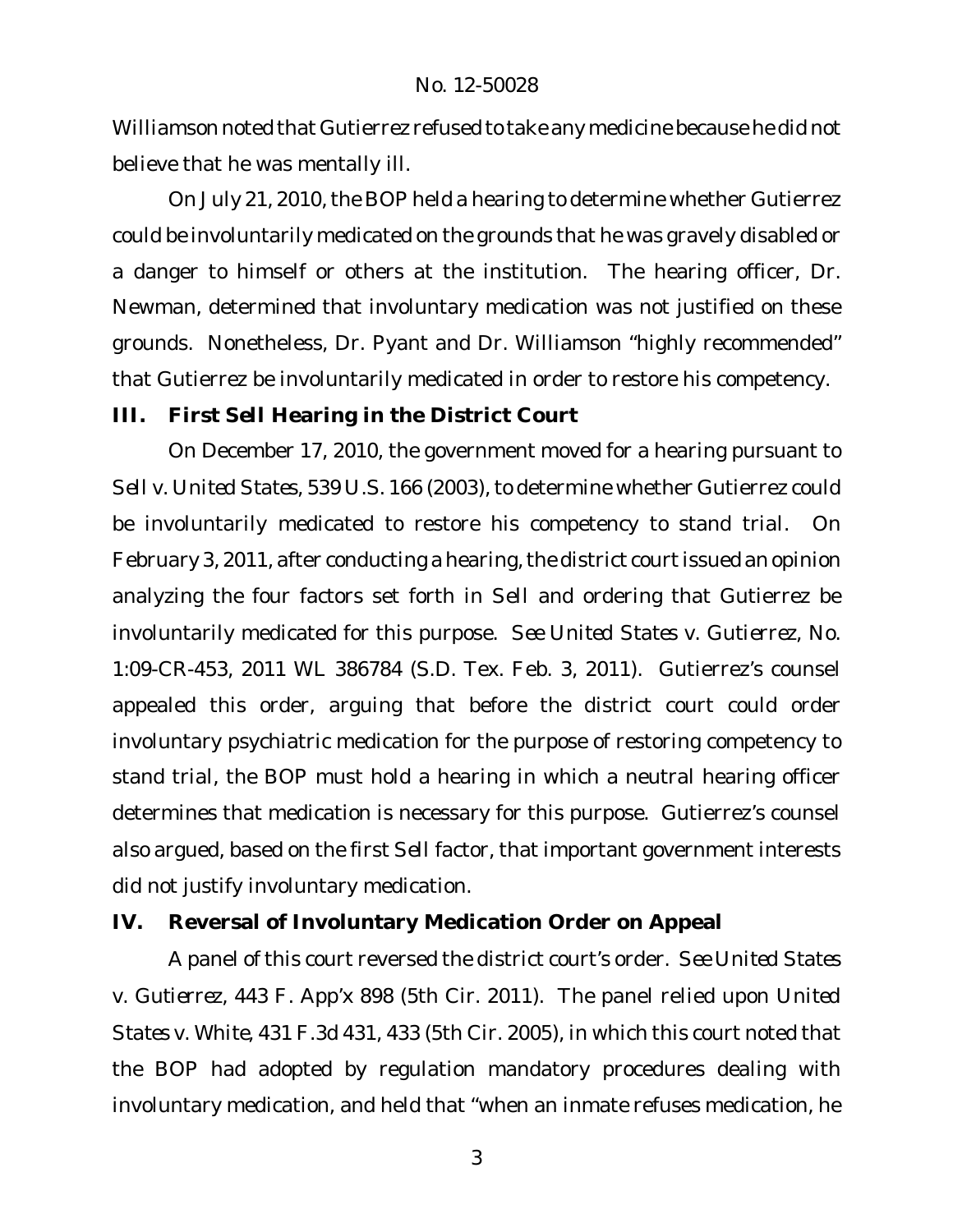is entitled to an *administrative* hearing at the facility to determine whether he may be medicated against his will." Although *White* did not squarely address whether the BOP must determine in the first instance whether involuntary medication is necessary to restore a defendant's competency to stand trial, the panel held that such a determination is required.

The government pointed out on appeal that at the time of Gutierrez's administrative hearing, the BOP had proposed new regulations that would not require the BOP to determine whether involuntary medication is necessary to restore a defendant's competency. By the time the panel issued its opinion, these regulations had been adopted. The new regulations authorize the BOP to administer psychiatric medicine involuntarily only on the grounds that an inmate "is dangerous to self or others, poses a serious threat of damage to property affecting the security or orderly running ofthe institution, or is gravely disabled (manifested by extreme deterioration in personal functioning)." 28 C.F.R. § 549.46(a)(7). The regulations further state that "[o]nly a Federal court of competent jurisdiction may order the involuntary administration of psychiatric medication for the sole purpose of restoring a person's competency to stand trial." 28 C.F.R. § 549.46(b)(2). However, the panel held that the BOP was required to follow the regulations in place at the time of the hearing. Furthermore, the panel held that the BOP must apply the earlier 1992 regulations on remand in order to avoid the "improper retroactive effect" that would be caused by applying the new regulations.

**V. Second Administrative Hearing**

On remand, the district court requested that the BOP hold a new administrative hearing in accordance with the panel's directions. Dr. Pyant and Dr. Williamson submitted a new evaluation to the hearing officer recommending once again that Gutierrez be involuntarily medicated to restore his competency and opining that "no other less intrusive means are available to treat his mental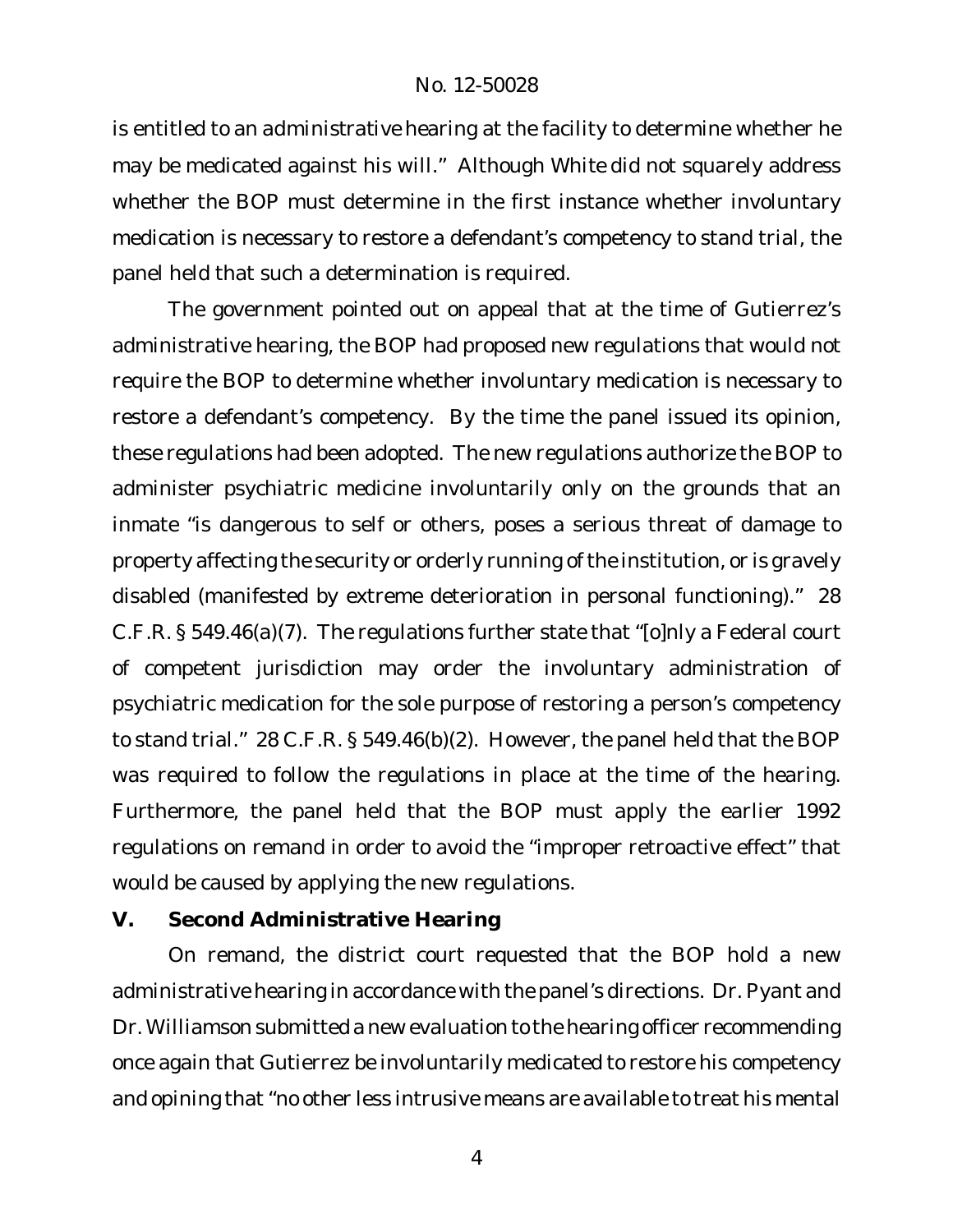illness and achieve competency restoration." The hearing officer, Dr. Zula, concluded that involuntary medication was "in [Gutierrez's] best medical interest" and was likely to restore his competency. However, Dr. Zula noted that "[s]econdary to the Supreme Court *Sell* decision, we are unable to treat Mr. Gutierrez involuntarily for the purpose of restoring him to competency to stand trial; that authority is restricted to the Court." Gutierrez appealed the hearing officer's decision, stating: "I don't need medicine. Your government is broken and corrupt." Gutierrez also complained about his mail, discrimination, and delay by the courts. The warden rejected Gutierrez's appeal and referred the matter back to the district court.

**VI. Second** *Sell* **Hearing in the District Court**

On January 4, 2012, the district court held a second hearing to determine whether Gutierrez could be involuntarily medicated. In a subsequent order addressing the four *Sell* factors, the district court first held that "[t]wo equally important government interests weigh heavily in favor of involuntary treatment": the government's interest in "bringing to trial an individual accused of a serious crime," and the government's interest in "avoiding the alternatives to forced medication and trial." The district court stated that "[o]nly one alternative exists if Gutierrez does not become competent and cannot be prosecuted: he will spend the rest of his life in a hospital." Gutierrez's counsel argued that there is no important government interest in prosecuting a defendant who almost certainly would not be convicted due to the significant, uncontested evidence of his insanity at the time of the offense. The district court responded that "[t]he rule announced in *Sell* would be a dead letter if courts accepted Gutierrez's argument, which begs the question of whether, on the merits, Gutierrez will prove he was insane when the offense occurred." The district court further stated that although there was "little doubt that Gutierrez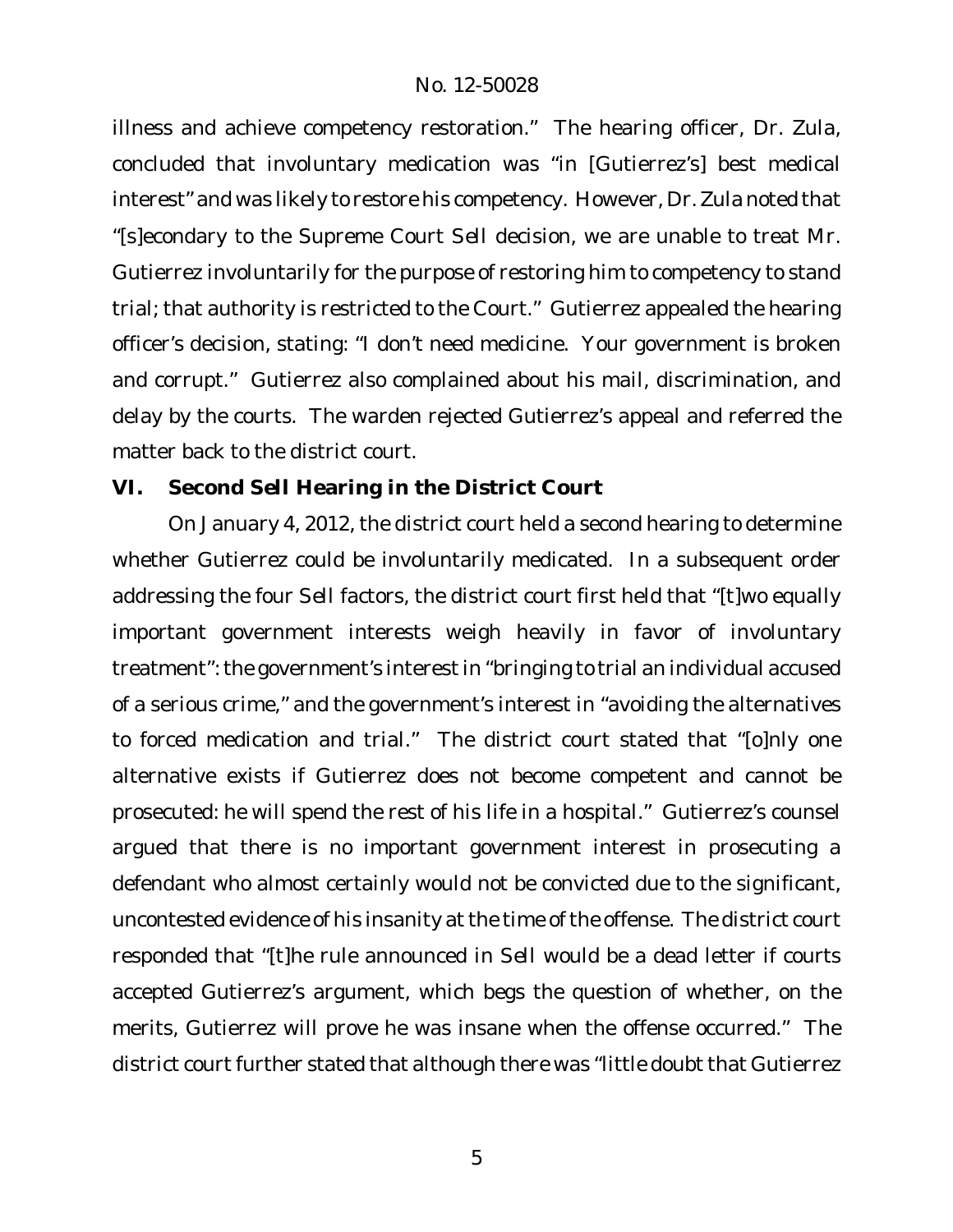will ultimately be found insane, Gutierrez nevertheless bears the burden of proving this affirmative defense."

Addressing the second Sell factor, the district court found that medication is substantially likely to render Gutierrez competent to stand trial. The district court noted that, as part of this analysis, it must determine whether the medication will produce side effects that will interfere significantly with Gutierrez's ability to assist counsel in conducting a trial defense. However, the district court did not discuss this issue other than to note that the 2010 forensic evaluation had concluded that treatment was "substantially unlikely" to have such side effects.

Addressing the third *Sell* factor, the district court found that no alternative, less intrusive treatments are likely to achieve substantially the same results. The district court noted that no one, including Gutierrez, had ever argued that any less intrusive treatments would achieve the same results. The district court further noted that "every expert appears to agree . . . that only medication can help Gutierrez regain competence, because the nature of his psychosis is such that he has no idea he is ill, and so is unable and unwilling to accept other forms of therapy." Although Gutierrez argued that the hearing officer's report failed to make a finding that less intrusive methods were unlikely to succeed, the district court rejected this argument. The district court noted that the hearing officer's report had indicated that alternative treatments were considered, and suggested that the report's subsequent silence on the matter implied that these alternatives had been rejected. The district court also noted that the hearing officer, Dr. Zula, had testified at the second *Sell* hearing that no alternative treatments were likely to succeed. Finally, addressing the fourth *Sell* factor, the district court found that medication was medically appropriate and in Gutierrez's best interests.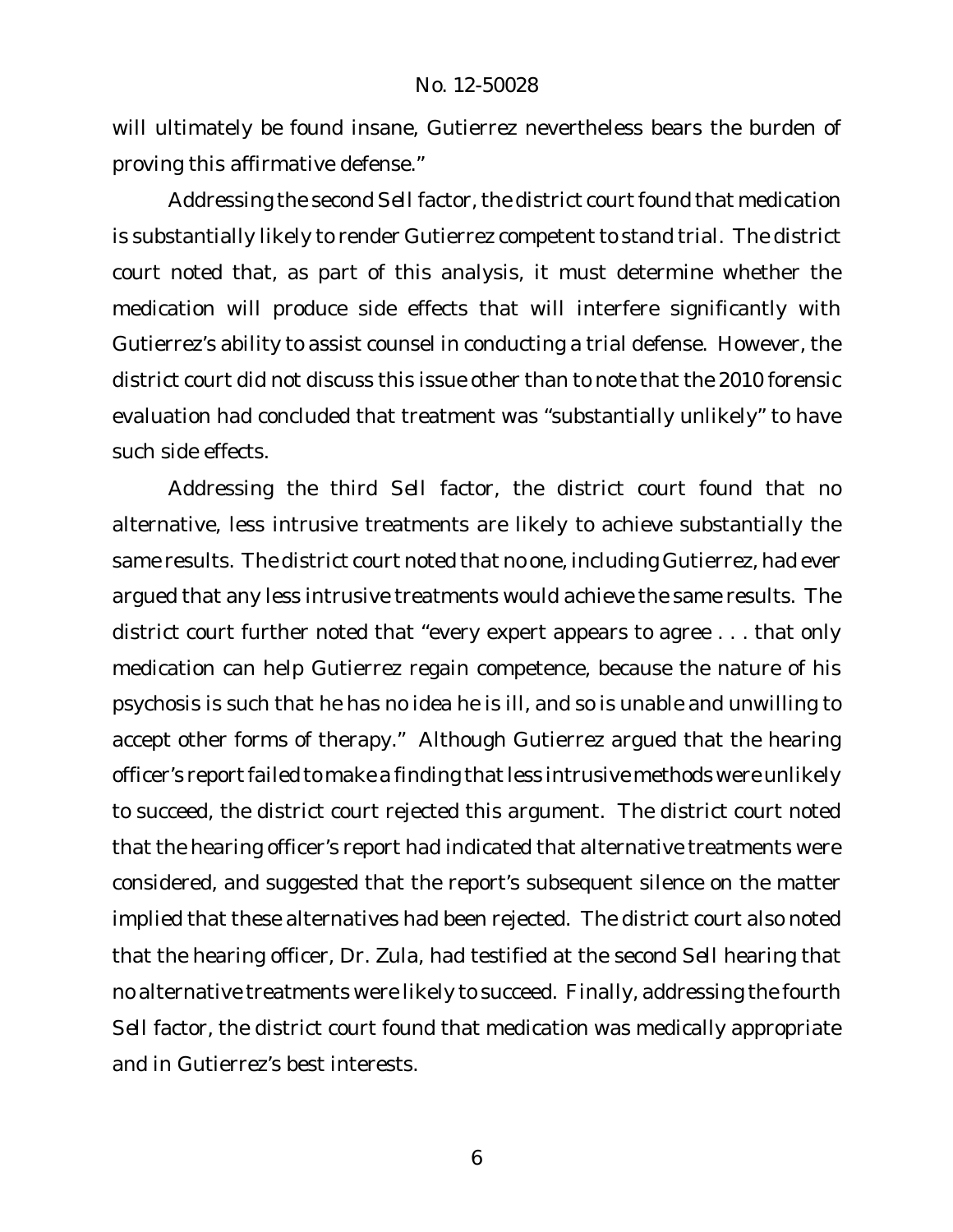The district court also rejected Gutierrez's argument that he was being denied due process because the administrative hearing did not fully comply with the 1992 regulations. The district court explained that "[t]he most important issue, and the one that appears to have motivated the Fifth Circuit's holding in this case, appears to be . . . the requirement of having the hearing before an independent, nontreating psychiatrist." The district court found that "[a]lthough the October 21, 2011 Hearing may not have perfectly complied with the 1992 regulations, it did meet the substantive due process concerns raised by the Court of Appeals." The district court also found that "any further effort by the Government to obtain administrative relief would be futile" because BOP officials believed, based on the advice of Department of Justice lawyers, that "they have no authority under *Sell* to actually order and carry out forced medication solely for the purpose of making a defendant competent for trial." Accordingly, the district court held that the government had properly exhausted administrative remedies and complied with due process requirements. The district court concluded that it was appropriate to order forced medication under the*Sell* analysis. *See UnitedStates v. Gutierrez*, No. 1:09-CR-453 (S.D.Tex. Jan. 10, 2012) (ECF No. 69).

#### **STANDARD OF REVIEW**

In reviewing a district court's order to medicate a defendant involuntarily, we review findings of fact for clear error and conclusions of law *de novo*. *United States v. White*, 431 F.3d 431, 433 (5th Cir. 2005). "[W]hether the government's asserted interests are sufficiently important is a legal issue subject to *de novo* review." *United States v. Palmer*, 507 F.3d 300, 303 (5th Cir. 2007).

#### **DISCUSSION**

An individual "possesses a significant liberty interest in avoiding the unwanted administration of antipsychotic drugs." *Washington v. Harper*, 494 U.S. 210, 221 (1990). However, "in certain instances" which "may be rare," the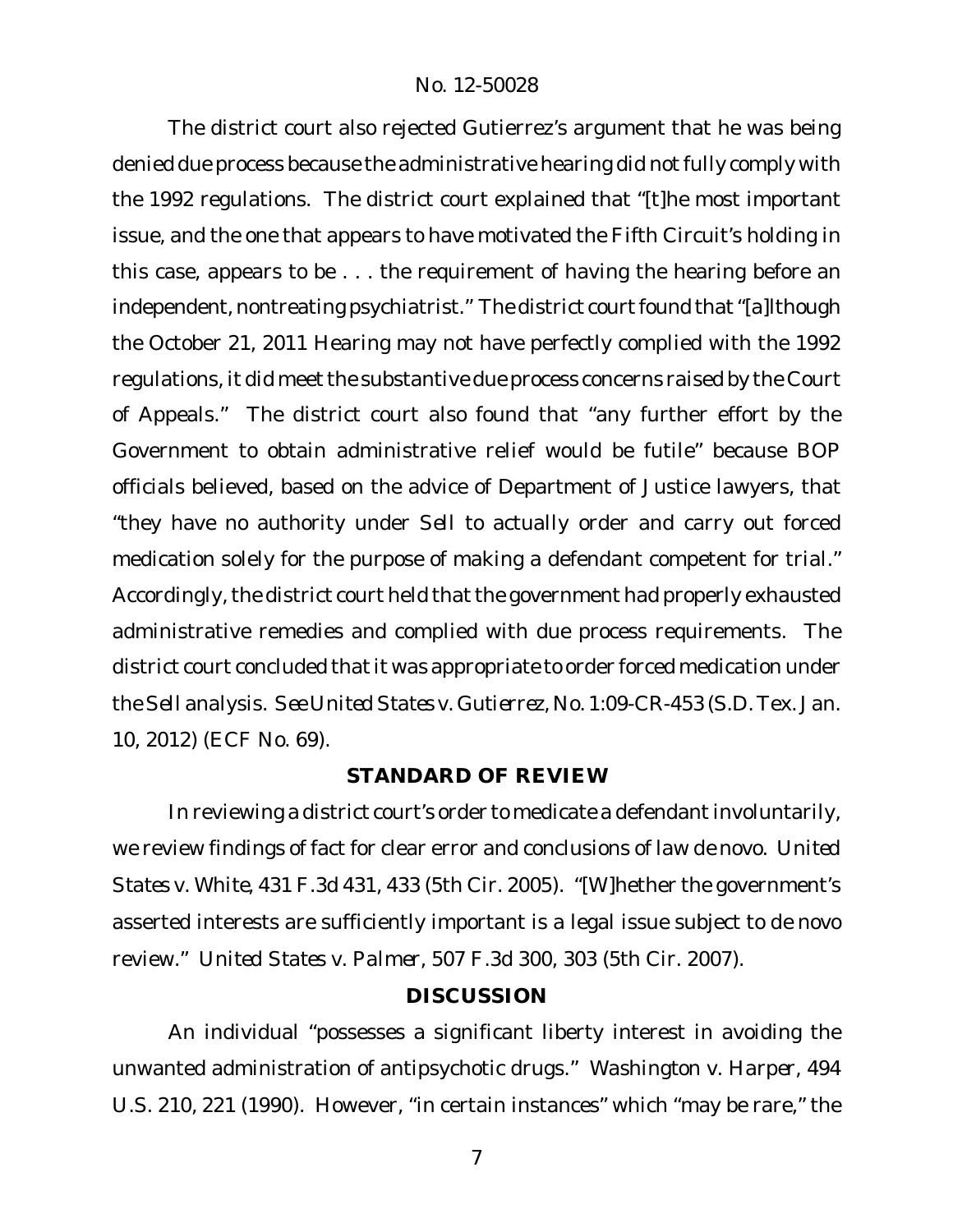Constitution permits the government "involuntarily to administer antipsychotic drugs to a mentally ill defendant facing serious criminal charges in order to render that defendant competent to stand trial." *Sell v. United States*, 539 U.S. 166, 179-80 (2003). First, a court must determine that "*important* governmental interests are at stake." *Id.* at 180. Second, the court must determine that involuntary medication "will *significantly further*" those interests – that is, that "administration of the drugs is substantially likely to render the defendant competent to stand trial" and is "substantially unlikely to have side effects that will interfere significantly with the defendant's ability to assist counsel in conducting a trial defense." *Id.* at 181. Third, the court must determine that involuntary medication "is *necessary* to further those interests" – that is, that "any alternative, less intrusive treatments are unlikely to achieve substantially the same results." *Id.* Fourth, the court must determine that "administration of the drugs is *medically appropriate*" – that is, "in the patient's best medical interest in light of his medical condition." *Id.*

## **I. Compliance with Regulatory Procedure**

The prior 1992 version of CFR § 549.43(a)(5) required that a psychiatrist hearing officer "determine whether treatment or psychotropic medication is necessary in order to attempt to make the inmate competent for trial." Gutierrez's counsel argues that the government still has not complied with this procedure because the hearing officer did not make a specific finding that medication was "necessary" for this purpose. It appears that the BOP declined to use the word "necessary" because it viewed such a finding as tantamount to an approval of involuntary medication. As the BOP correctly noted, only a district court can make the quintessentially legal determination of whether the government's interest in prosecution overrides a defendant's liberty interest in avoiding forced medication.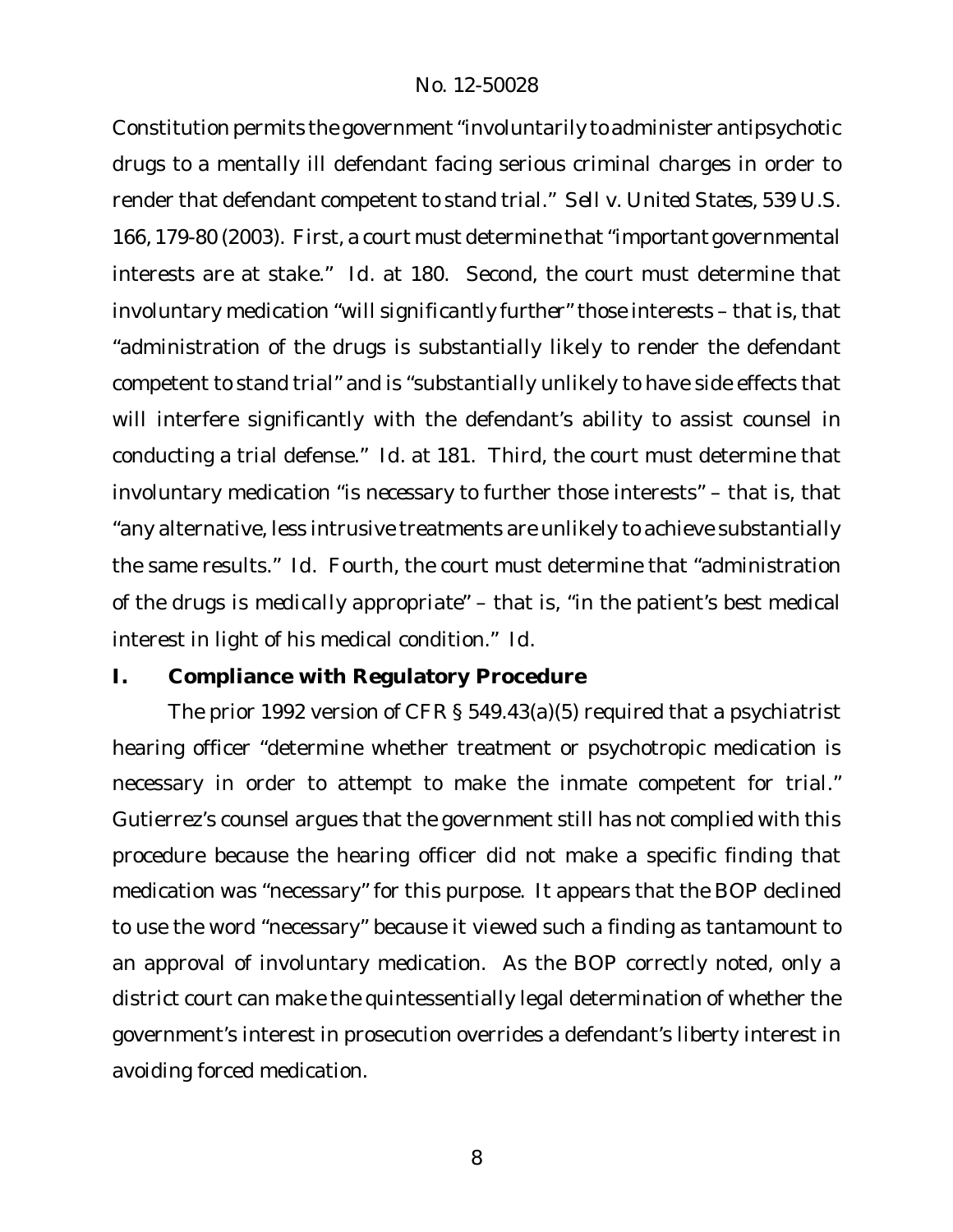In Gutierrez's prior appeal, this court described the procedure under the 1992 regulations as a "bifurcated process" under which "[t]he BOP made medical findings: whether medication was necessary and effective to render a defendant competent" and "[t]he district court . . . made a legal determination: whether the person could, consistent with the Constitution and substantive due process, be forced to receive medication." *Gutierrez*, 443 F. App'x at 903. We emphasized that requiring the government to "satisfy a psychiatrist not involved in [an inmate's] treatment that medication [is] justified as a medical determination" served to "protect the inmate's substantive right to be free from forced medication." *Id.* at 903 & 906. Accordingly, the question is whether the BOP adequately made the *medical* findings required by *Sell*: whether medication is substantially likely to render a defendant competent to stand trial, whether less intrusive treatments are likely to achieve substantially the same results, and whether medication is "medically appropriate."

In this case, Dr. Zula, a neutral hearing officer, concluded after a proper hearing that involuntarily medicating Gutierrez would be in his best medical interests, would likely restore his competency, and was the only treatment that had any chance of success. Although Dr. Zula could have been more explicit on the last point in her report, it is clearly implied by the report and confirmed in her testimony before the district court. Moreover, none of these conclusions is actually in dispute. No person involved with this case has ever suggested that medication is unlikely to render Gutierrez competent to stand trial or that any alternative treatment is likely to achieve the same results. And although Gutierrez personally believes that he is not mentally ill and does not need medication, no one else has seriously suggested that medication would not be in his best medical interest. We find that the BOP satisfactorily complied with the 1992 regulations.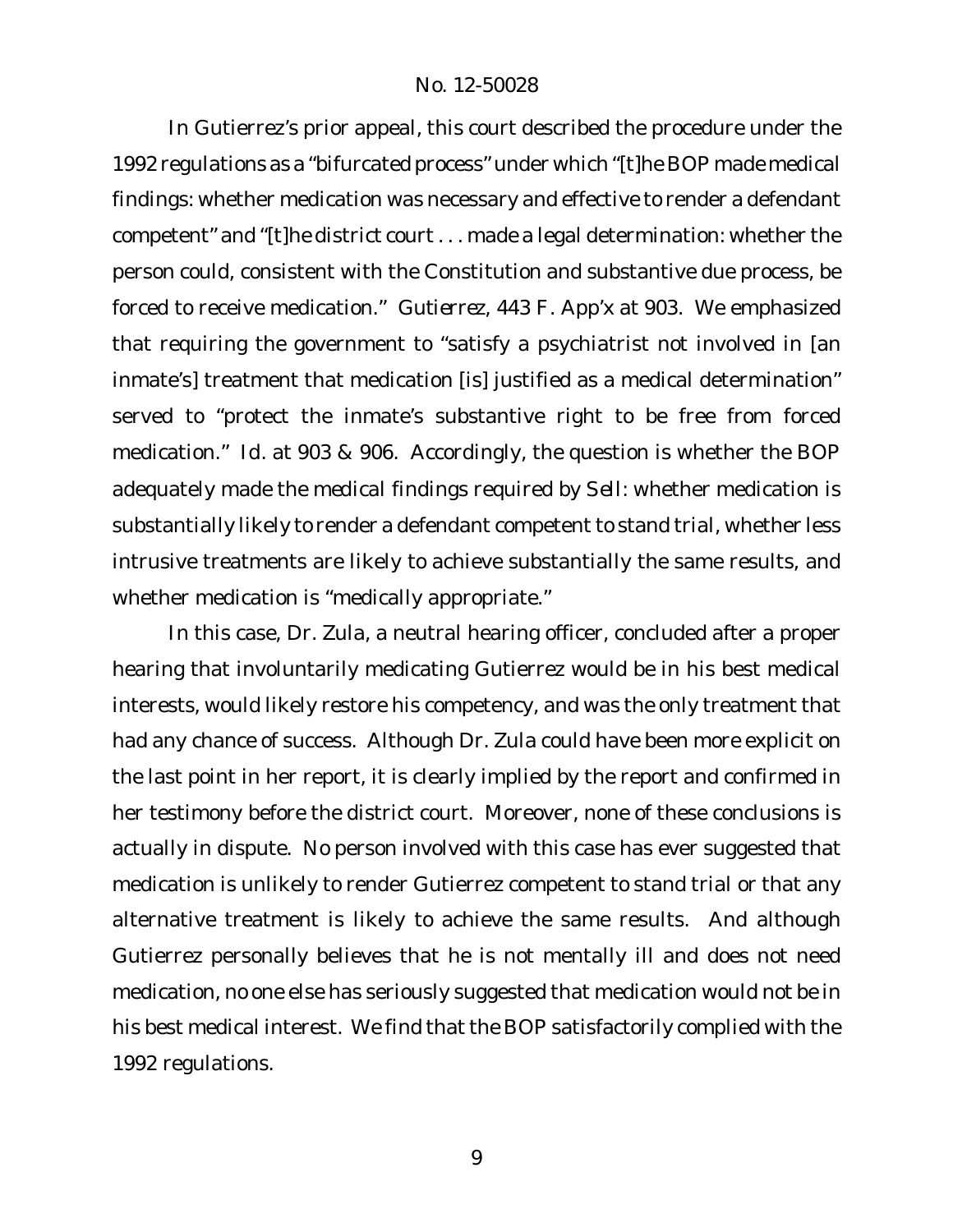**II. Important Government Interests**

In *Sell*, the Supreme Court provided the following guidance on determining whether important government interests are at stake:

The Government's interestin bringing to trial an individual accused of a serious crime is important. That is so whether the offense is a serious crime against the person or a serious crime against property. In both instances the Government seeks to protect through application of the criminal law the basic human need for security. . . .

Courts, however, must consider the facts of the individual case in evaluating the Government's interest in prosecution. Special circumstances may lessen the importance of that interest. The defendant's failure to take drugs voluntarily, for example, may mean lengthy confinement in an institution for the mentally ill—and that would diminish the risks that ordinarily attach to freeing without punishment one who has committed a serious crime. We do not mean to suggest that civil commitment is a substitute for a criminal trial. The government has a substantial interest in timely prosecution. And it may be difficult or impossible to try a defendant who regains competence after years of commitment during which memories may fade and evidence may be lost. The potential for future confinement affects, but does not totally undermine, the strength of the need for prosecution. The same is true of the possibility that the defendant has already been confined for a significant amount of time (for which he would receive credit toward any sentence ultimately imposed, see 18 U.S.C. § 3585(b)). Moreover, the Government has a concomitant, constitutionally essential interest in assuring that the defendant's trial is a fair one.

*Sell*, 539 U.S. at 180.

Gutierrez's counsel does not contest that Gutierrez is charged with a "serious crime." Rather, counsel argues that special circumstances lessen the government's interest in prosecution. Counsel first points to the "strong likelihood that [Gutierrez] will continue to be institutionalized," apparently referring to the possibility of civil commitment. Second, counsel argues that the time Gutierrez has already spent in custody, thirty-one months, is longer than the likely sentence he would receive upon conviction. Third, counsel argues that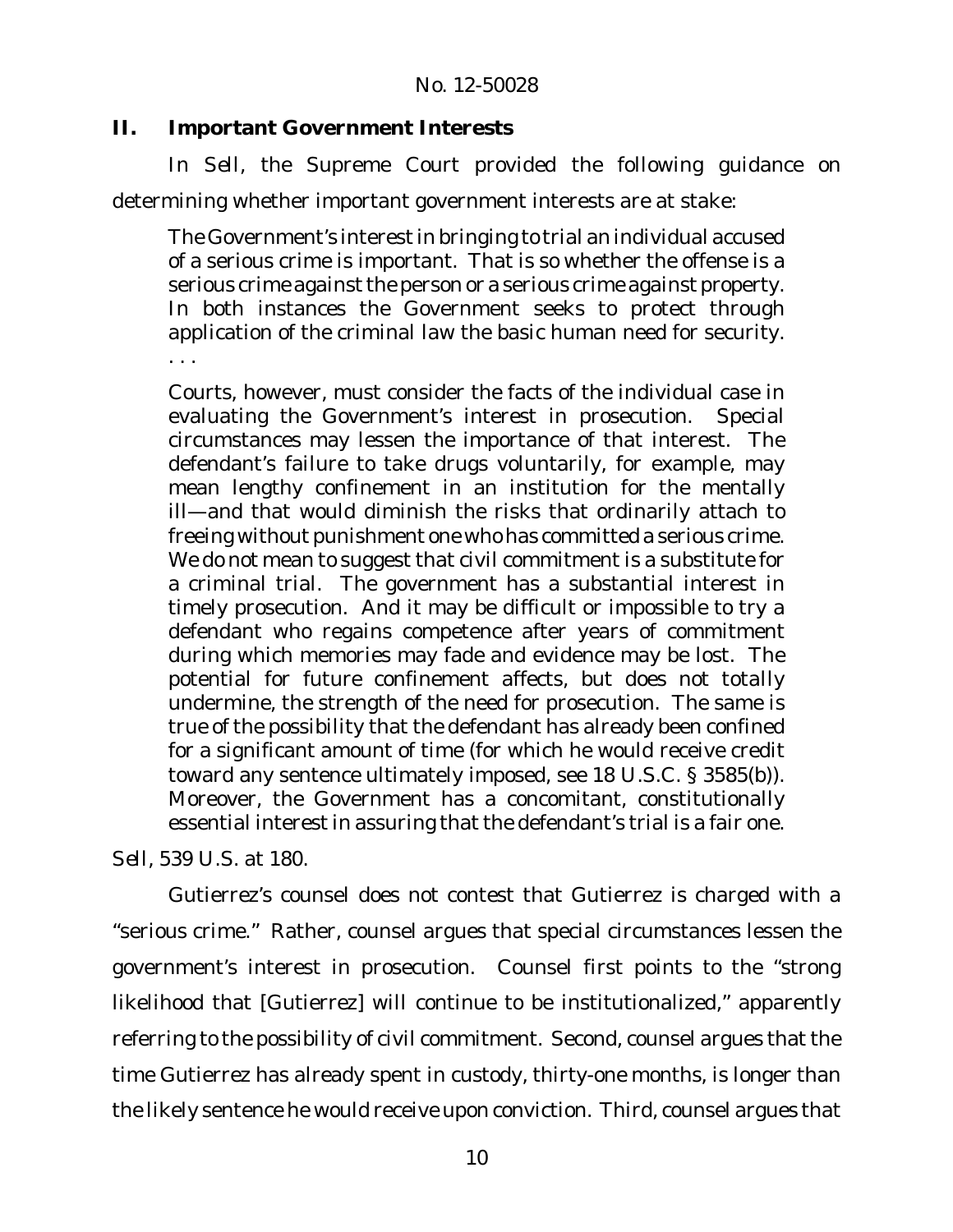forcibly medicating Gutierrez may undermine his right to a fair trial. Finally, counsel argues that there is no significant government interest in prosecuting Gutierrez because it is virtually certain that he would be found not guilty by reason of insanity.

# **A. Possibility of Civil Commitment**

This court and other circuits have held that the government's interest in prosecution is not diminished if the likelihood of civil commitment is uncertain. *See, e.g., United States v. Nicklas*, 623 F.3d 1175, 1178-79 (8th Cir. 2010); *Palmer*, 507 F.3d at 304; *United States v. Bradley*, 417 F.3d 1107, 1116-17 (10th Cir. 2005); *United States v. Evans*, 404 F.3d 227, 239 (4th Cir. 2005); *United States v. Gomes*, 387 F.3d 157, 161 (2d Cir. 2004). Under 18 U.S.C. § 4246, Gutierrez could be civilly committed only if a courtfinds "by clear and convincing evidence that [he] is presently suffering from a mental disease or defect as a result of which his release would create a substantial risk of bodily injury to another person or serious damage to the property of another." Similarly, under Texas law, Gutierrez could be civilly committed only if a judge or jury finds by clear and convincing evidence that he is likely to cause serious harm to himself or others, or is "suffering severe and abnormal mental, emotional, or physical distress"that causes "substantial mental or physical deterioration of [his] ability to function independently" and is "unable to make a rational and informed decision as to whether or not to submit to treatment." Tex. Health & Safety Code § 574.035(a)(2) (West 2010). To be "clear and convincing," the evidence "must include expert testimony and evidence of a recent overt act or a continuing pattern of behavior that tends to confirm: (1) the likelihood of serious harm to [himself] or others; or (2) [his] distress and the deterioration of [his] ability to function." *Id.* § 574.035(e).

It is not clear that Gutierrez would be eligible for civil commitment under either federal or Texas law. Notably, the BOP concluded that involuntary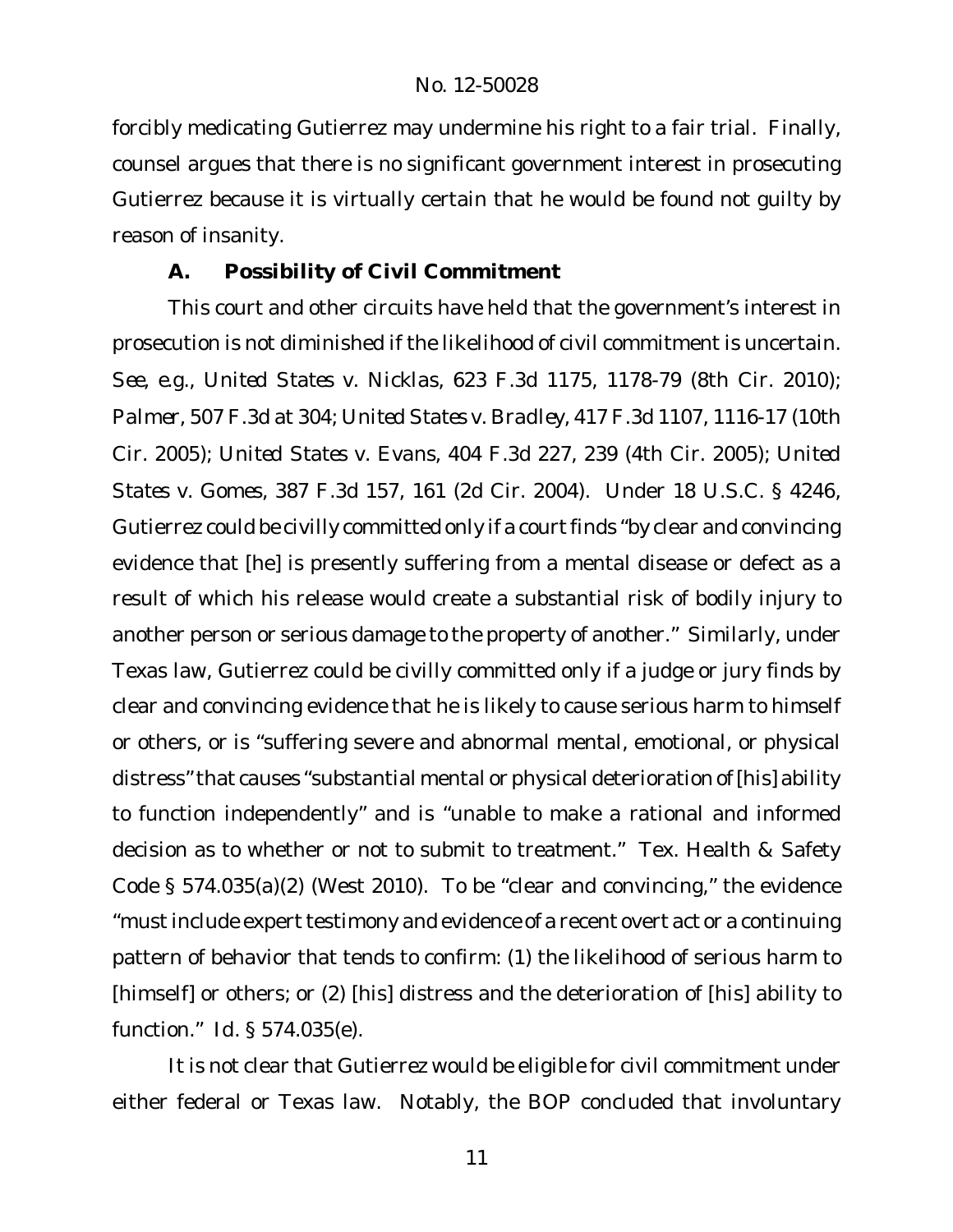medication was not justified because Gutierrez did not present a danger to himself or others and was not severely disabled by his mental illness. This finding, of course, was made in the context of his commitment at a mental hospital and did not directly address his expected dangerousness or his ability to function upon release. Nonetheless, it does suggest that it is far from certain that Gutierrez would be eligible for civil commitment. Other than making threats over the telephone, the record contains no evidence of any past violence on his part.

Gutierrez's counsel argues that the district court's statement in its involuntary medication order that Gutierrez "will spend the rest of his life in a hospital" if he "does not become competent and cannot be prosecuted" was a factual finding that he would almost certainly be eligible for civil commitment. We do not believe that the district court intended this remark as a factual finding, and we do not interpret it as such. The district court did not even set forth the elements required for civil commitment, much less discuss how or why Gutierrez would satisfy them for the remainder of his life. In any event, if we viewed this statement as a factual finding, we would find it to be clearly erroneous based on the evidence in the record.

#### **B. Time Already Spent in Custody**

Gutierrez is charged with threatening to kill the President and threatening to kill a former President, each of which carries a five-year statutory maximum, as well as threatening to kill a federal law enforcement officer with intent to interfere with the performance of official duties, which carries a tenyear statutory maximum. 18 U.S.C. §§ 115(b)(4), 871(a) & 879(a). Accordingly, assuming conviction on all counts and consecutive sentencing, Gutierrez could receive a maximum of twenty years imprisonment. Gutierrez's counsel argues that the "likely" advisory guidelines range upon conviction would be fifteen to twenty-one months imprisonment, whereas the government suggests that the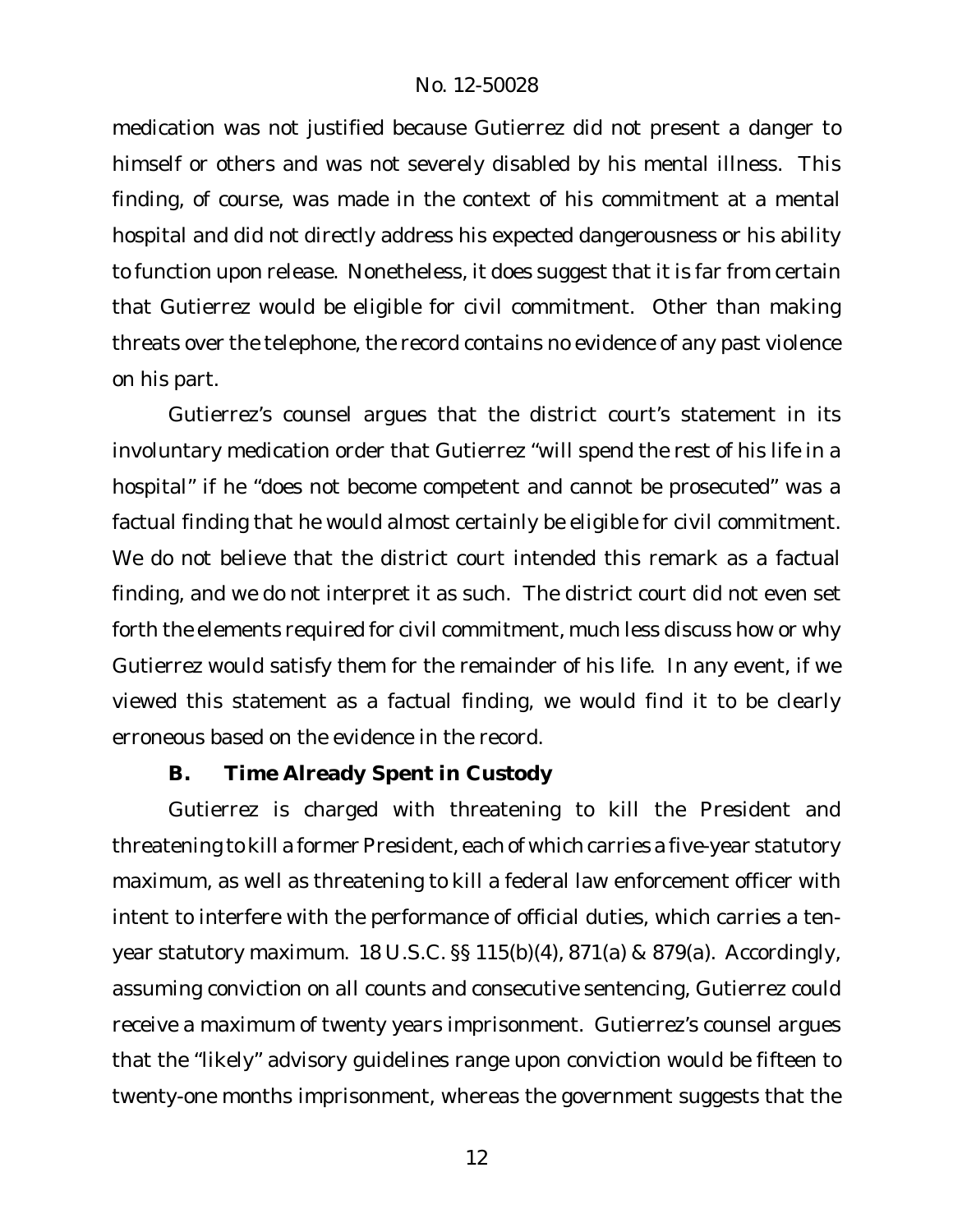range appears to be at least seventy-eight to ninety-seven months and "possibly" as high as 235 to 293 months.

This disagreement between the parties illustrates the difficulty of trying to estimate the applicable guidelines range without the benefit of a presentence report. Gutierrez's counsel suggests that the district court could have directed the U.S. Probation Office to prepare a report calculating the likely guidelines sentence in advance of the *Sell* hearing. This is not an acceptable solution. A presentence report involves an often lengthy investigation by a probation officer, after which both parties have an opportunity to object. An incompetent defendant is, by definition, unable to meaningfully participate in this process.

More importantly, even if it were possible to produce an accurate presentence report in advance of a Sell hearing, this would not take into account the broad discretion of the district judge to impose a sentence outside the advisory guidelines range. It is not appropriate either to require a district court to conduct a mock sentencing hearing and select a provisional sentence at a *Sell* hearing, or to prematurely speculate about a defendant's possible sentence in an interlocutory appeal. Accordingly, we follow the approach of several other circuits in comparing the time already served by Gutierrez with the statutory maximum authorized for his indicted offenses. *See, e.g., Bradley*, 417 F.3d at 1117; *Evans*, 404 F.3d at 239; *Gomes*, 387 F.3d at 160; *but see United States v. Ruiz-Gaxiola*, 623 F.3d 684, 694 (9th Cir. 2010) (using expected guidelines range rather than statutory maximum to determine "seriousness" of crime, as well as additional incarceration that the defendant would face upon conviction). Under this standard, the government's interest in prosecution is clearly not diminished.

Furthermore, even assuming Gutierrez would serve little or no prison time if tried and convicted, the government's interest in prosecution is not extinguished. In *Palmer*, we noted that "the government interest, as the [Supreme C]ourt explained in *Sell*, is not in seeing [a defendant] convicted, but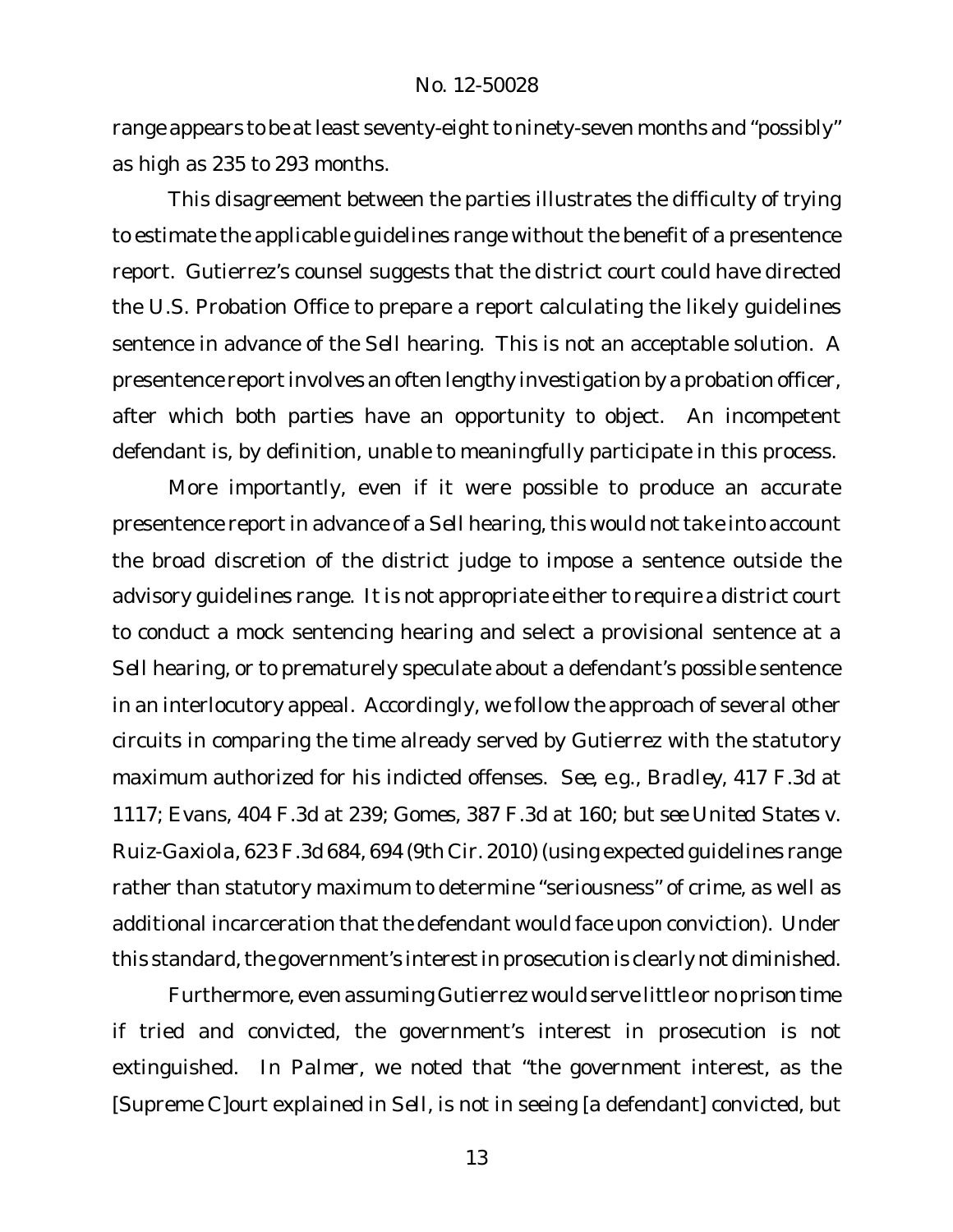rather in ensuring that he is brought to trial." *Palmer*, 507 F.3d at 304. Aside from exacting retribution against and incapacitating Gutierrez himself, prosecution of the instant offenses expresses society's disapproval of such conduct and potentially deters others from engaging in it. Additionally, conviction would authorize the district court to impose a term of supervised release, which would facilitate monitoring of Gutierrez to ensure that he does not pose a threat to others.

## **C. Right to a Fair Trial**

In discussing the government's interest in bringing a defendant to trial, the Supreme Court in *Sell* stated also that "the Government has a concomitant, constitutionally essential interest in assuring that the defendant's trial is a fair one." *Sell*, 539 U.S. at 180. The Court has also suggested that psychiatric medication may impinge upon a defendant's right to a fair trial by adversely affecting his "outward appearance, . . . the content of his testimony on direct or cross examination, his ability to follow the proceedings, or the substance of his communication with counsel." *Riggins v. Nevada*, 504 U.S. 127, 137 (1992). As explained further in Justice Kennedy's concurrence, the concerns with a defendant's "outward appearance" arise from the possibility that medication will "alter[] his demeanor in a manner that will prejudice his reactions and presentation in the courtroom." *Id.* at 142 (Kennedy, J., concurring). If a defendant testifies, his "demeanor can have a great bearing on his credibility, persuasiveness, and on the degree to which he evokes sympathy." *Id.* "[S]erious prejudice could result if medication inhibits the defendant's capacity to react and respond to the proceedings and to demonstrate remorse or compassion." *Id.* at 143-44. Antipsychotic drugs may cause the defendant to be "restless and unable to sit still"; may cause "tremor of the limbs, diminished range of facial expression, or slowed movements and speech"; and may cause extreme drowsiness. *Id.* at 142-43.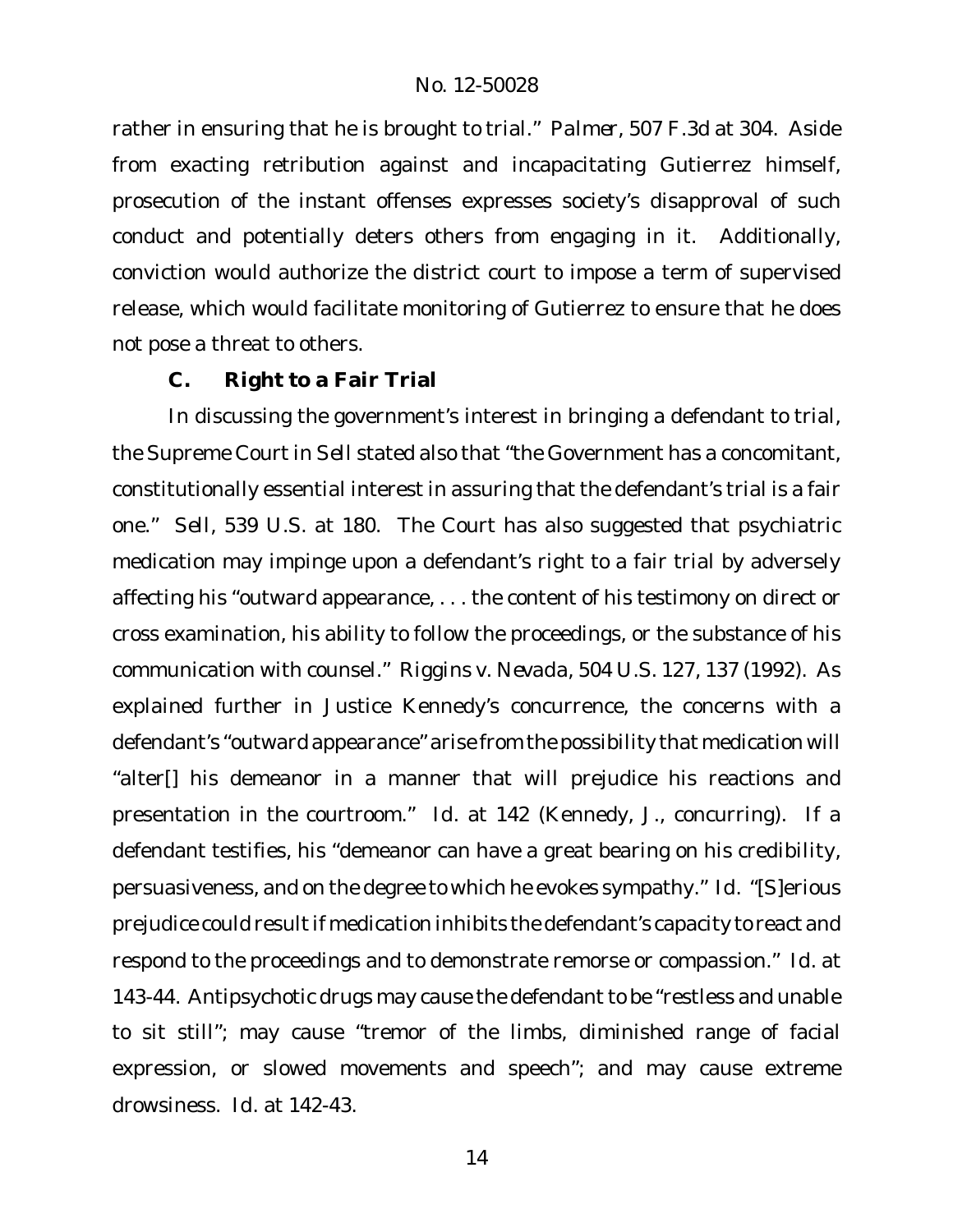The concern expressed by Gutierrez's counsel is not comparable to the concerns recognized by the Supreme Court as legitimate. In essence, his argument is that medication will undermine Gutierrez's insanity defense by making him appear to be more sane. As other circuits have noted, an incompetent defendant simply cannot be tried, regardless of the defense he wishes to present. *See Gomes*, 387 F.3d at 162. If an insanity defense could not be successfully advanced by a competent defendant, it would not exist. At trial, Gutierrez could present evidence of his insanity atthe time of his alleged offense and could of course point out that his demeanor had been altered by involuntary medication. Furthermore, "a defendant does not have an absolute right to replicate on the witness stand his mental state at the time of the crime." *United States v. Weston*, 255 F.3d 873, 884 (D.C. Cir. 2001). We find that involuntary medication would not interfere with Gutierrez's right to a fair trial.

### **D. Likelihood of Successful Insanity Defense**

Although Gutierrez's counsel argues that a verdict of not guilty by reason of insanity is virtually certain if Gutierrez is restored to competency and prosecution is resumed, this is not necessarily so. As the government points out, Gutierrez could decide to dispute his guilt by arguing that he did not have the requisite *mens rea* at the time he made the alleged threats. Gutierrez could alternately decide that pleading guilty and accepting a possibly short sentence is preferable to risking indeterminate civil commitment with an insanity plea. Or, as Gutierrez's counsel predicts, he could choose to plead not guilty by reason of insanity. Because Gutierrez himself is currently incompetent to stand trial due to mental illness, he cannot explain what he would do if restored to competency. Given this uncertainty and the variety of possible outcomes, it does not follow that prosecution is unnecessary.

Furthermore, even if it were certain that Gutierrez would successfully plead not guilty by reason of insanity, the government would continue to have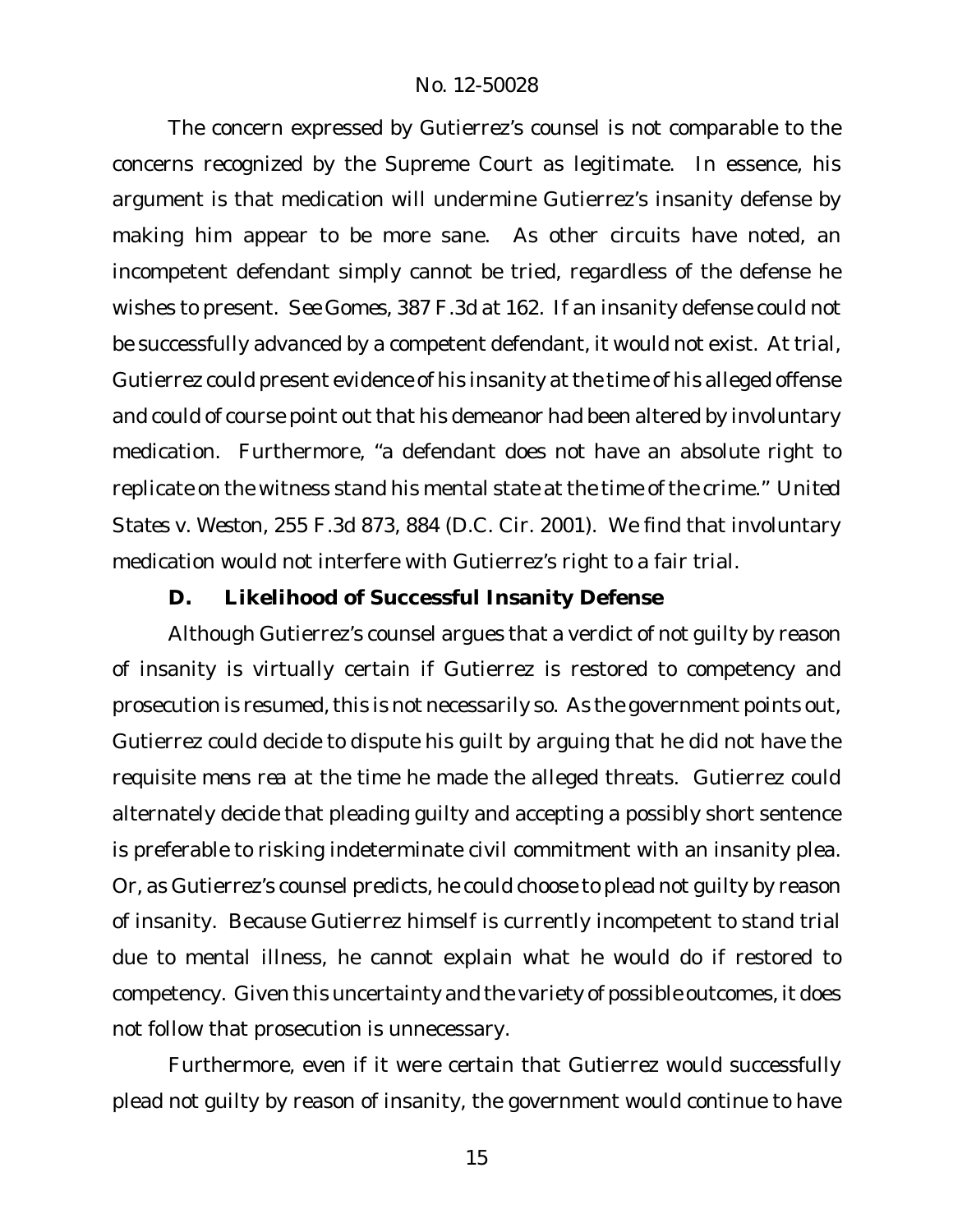an interest in prosecution due to the shifted burden of proof for insanity acquitees in civil commitment proceedings. Under the Insanity Defense Reform Act, a defendant found not guilty by reason of insanity is automatically committed unless he can prove "that his release would not create a substantial risk of bodily injury to another person or serious damage of property of another due to a present mental disease or defect." 18 U.S.C. § 4243. If the charged offense involved "bodily injury to, or serious damage to the property of, another person, or . . . a substantial risk of such injury or damage," the defendant must prove his lack of dangerousness by clear and convincing evidence; otherwise it must be proven by a preponderance of the evidence. *Id.* The Tenth Circuit, apparently the only circuit to address the question in a published opinion, has held that "the crime of making a threat against the President of the United States in violation of 18 U.S.C. § 871 necessarily involves a substantial risk of bodily injury to another person or damage to another person's property." *United States v. Gilgert*, 314 F.3d 506, 515 (10th Cir. 2002).

Under normal civil commitment procedures, the government must prove by clear and convincing evidence that Gutierrez's release would create a substantial risk to others. Making Gutierrez prove by clear and convincing evidence that his release would *not* create substantial risk to others is a very different standard. In a case such as this, where it is not clear whether Gutierrez has the inclination to act on his threats, the difference in burdens could well determine the outcome of a civil commitment proceeding. Moreover, it is worth noting that this difference in burdens is not merely a procedural anomaly or accident – the Insanity Defense Reform Act represents a clear legislative judgment that persons who have in fact committed crimes but have not been held legally responsible due to insanity should be presumed dangerous rather than not dangerous.